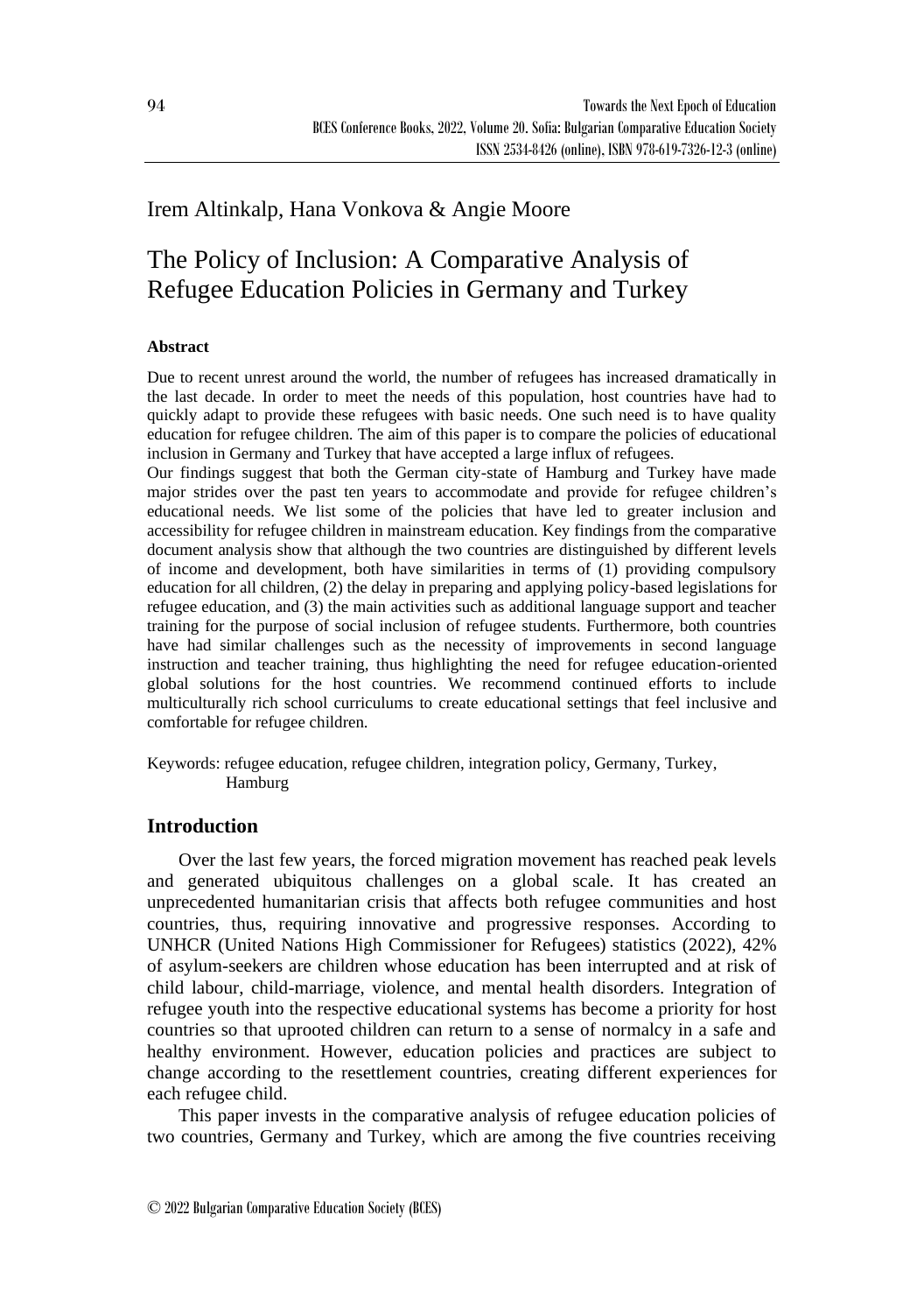the largest number of refugees (UNHCR, 2022). We have chosen the respective countries based on The World Bank country income level classifications. Accordingly, Germany, which hosts 1.2 million refugees, is a high-income country among the most developed countries in the world, while Turkey, which receives the largest number (3.7 million) of refugees, is an upper middle income country among the developing countries. By choosing different countries which are distinguished by income and level of development, we aim to pinpoint the similarities and differences in education policies for refugee youth and explore distinctive perspectives that might shed light on the pressing need to determine the role of educational practices in providing the smooth transition of uprooted children to new educational systems and to the societies. Thus, we aim to answer the following research question:

What are the educational policies for refugee children in Germany and Turkey?

#### **Methodology**

The present conference contribution is based on a comparative documentary analysis of government documents, policy papers, and scholarly articles. For Germany, policy reports from School and Vocational Education Authority (Behörde für Schule und Berufsbildung) and the Expert Council on Integration and Migration (Sachverständigenrat deutscher Stiftungen für Integration und Migration) were included. Regarding Turkey, circular letters issued by MoNE (Ministry of National Education) as well as UNICEF (United Nations International Children's Emergency Fund), UNHRC, and UNESCO (The United Nations Educational, Scientific and Cultural Organization) reports related to refugee students were collected and analyzed. We also included Korntheuer and Damm (2020) and Crul et al. (2019)'s scholarly articles on refugee education to interpret the government documents and policy papers more precisely and to identify the policy gaps.

#### **Results**

#### *Germany*

Since 2015, Germany has accepted a large number of refugees, thus requiring the decentralized education system to quickly adjust to accommodate the needs of refugee students. Due to the vast differences in the educational practices across sixteen German federal states, it would go beyond the scope of this paper to present the refugee education policies across the country. Thus, we have chosen to focus on Hamburg, which is one of the three major city-states with almost 1.8 million residents. It has also been one of the major areas into which refugees arrive, with over 400 refugee children entering into the Hamburg education system every month throughout 2015 and 2016 (Crul et al., 2019).

According to the national statistics, there were over 100,000 asylum seeking children under the age of six, who arrived in Germany in 2015 (SVR, 2017). To bring a sense of normalcy, it is important for those children to have a legal entitlement to education from an early age. Accordingly, early childhood education in Hamburg starts at the age of one and lasts till the age of six in day care centers that are known as 'Kita'. All children residing in Hamburg are entitled to enroll into Kitas up to five hours a day without any cost, including the offspring of refugee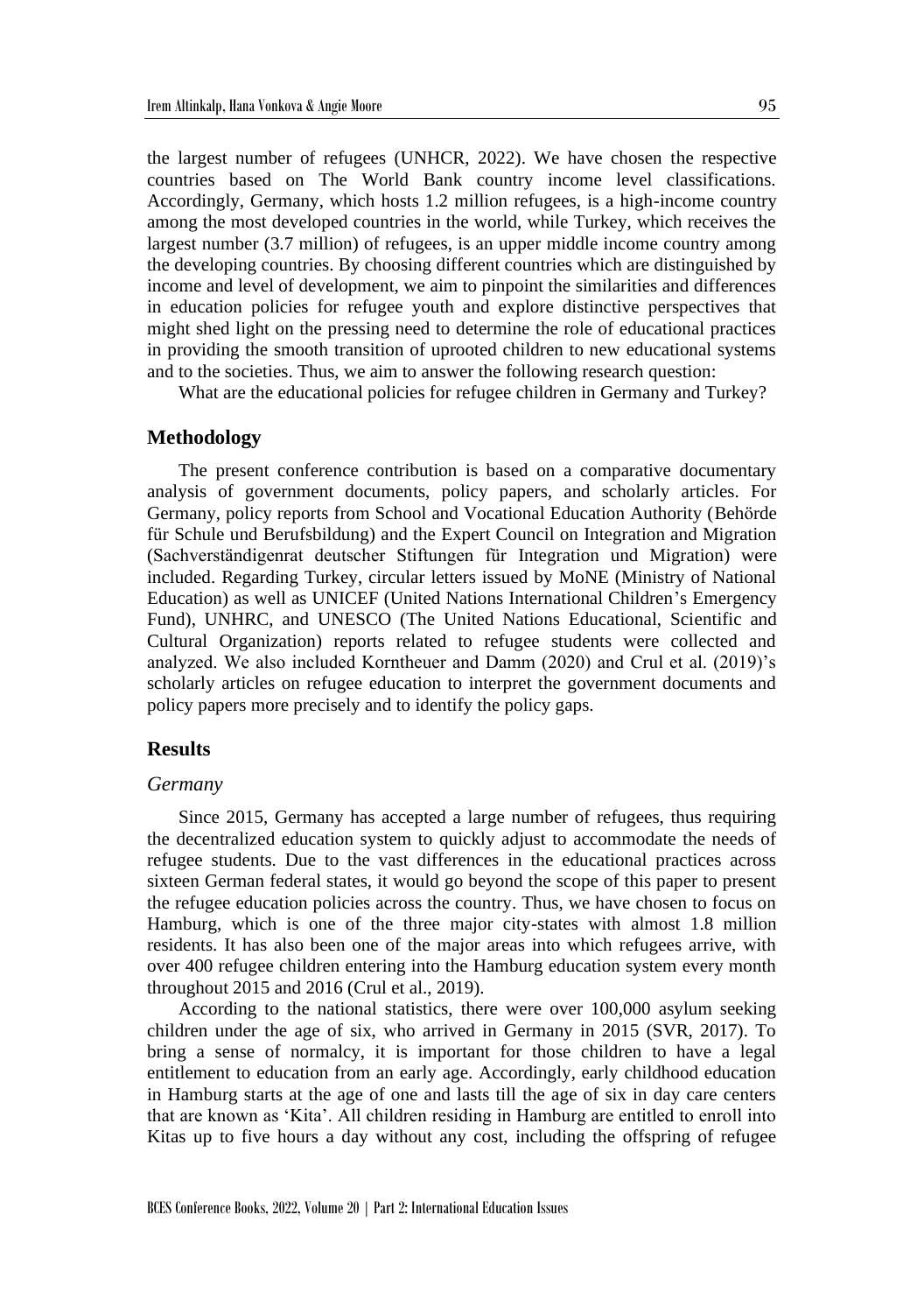parents from the day of entry into the country. Furthermore, Germany has made notable and progressive changes with the whole-of-government approach such as opening up Sprach-Kitas to provide second language instruction from critical ages by investing up to 400 million euros to improve the program and increase the number of staff between the years of 2017 and 2020 (Park, Katsiaficas & McHugh, 2018).

According to the Hamburg Education Act, compulsory formal education starts at the age of six with four years of primary school, then continues with the selection of secondary schools for the various educational tracks (e.g., academic and vocational) and lasts until the age of eighteen. The city-state does not distinguish between those who are officially born and raised in Germany and those who are asylum-seekers. Unlike other German federal states, such as Lower Saxony, refugee hosting centers are recognized as primary residence places, thus allowing refugee children in Hamburg to be directly eligible for compulsory education regardless of their residency status (BSB, 2018). This is important in many ways since the length of asylum procedures may possibly affect the refugee students' mental well-being and educational practices. Accordingly, those who stay in shared households at reception centers lack privacy, restricting the play time and physical activities for minors. Moreover, the quality of education provided in reception centers were found to be lower than mainstream education (Korntheuer & Damm, 2020).

It should be highlighted that Hamburg was one of the few cities which had not established refugee-related specific regulations for formal education until 2015 (Weiser, 2016). The legislative changes were made relatively late after the rapid rise in the number of refugee youth. Accordingly, the Hamburg Education Act has granted the legal right for school authorities to place refugee students into the schools to prevent possible refugee overpopulation in particular places, as well as establishing a five-level program for the entrance of refugee students into the educational system. The above mentioned five-levels are listed as follows: (1) Entrance into the nearest reception centers, allowing refugee youth to have an immediate access to study groups; (2) Transferring to the accommodation at a shelter or flat in the city, allowing students to be assessed for eligibility of international preparatory or basic classes; (3) Education given in basic classes for illiterate refugee children for a year; (4) Education given in international preparatory classes for a year; and (5) Additional second language acquisition support for up to a year (Korntheuer & Damm, 2020). Furthermore, in 2018, the city-state published a more detailed framework for the integration of refugee youth into formal education, discussing the school curriculum and various versions of basic and international preparatory classes that are designed to meet specific needs of children (Korntheuer & Damm, 2020).

#### *Turkey*

Thanks to its 'open door' policy, Turkey has welcomed a record number of refugees fleeing from the outbreak of conflict in Syria since 2011. The Turkish government started to grant refugees 'under temporary protection' status (UTP). According to the welcoming policy, Syrians were 'temporary guests' who would return back to their country soon after the problems were solved in Syria. The Turkish government had not necessarily applied systematic policies for Syrian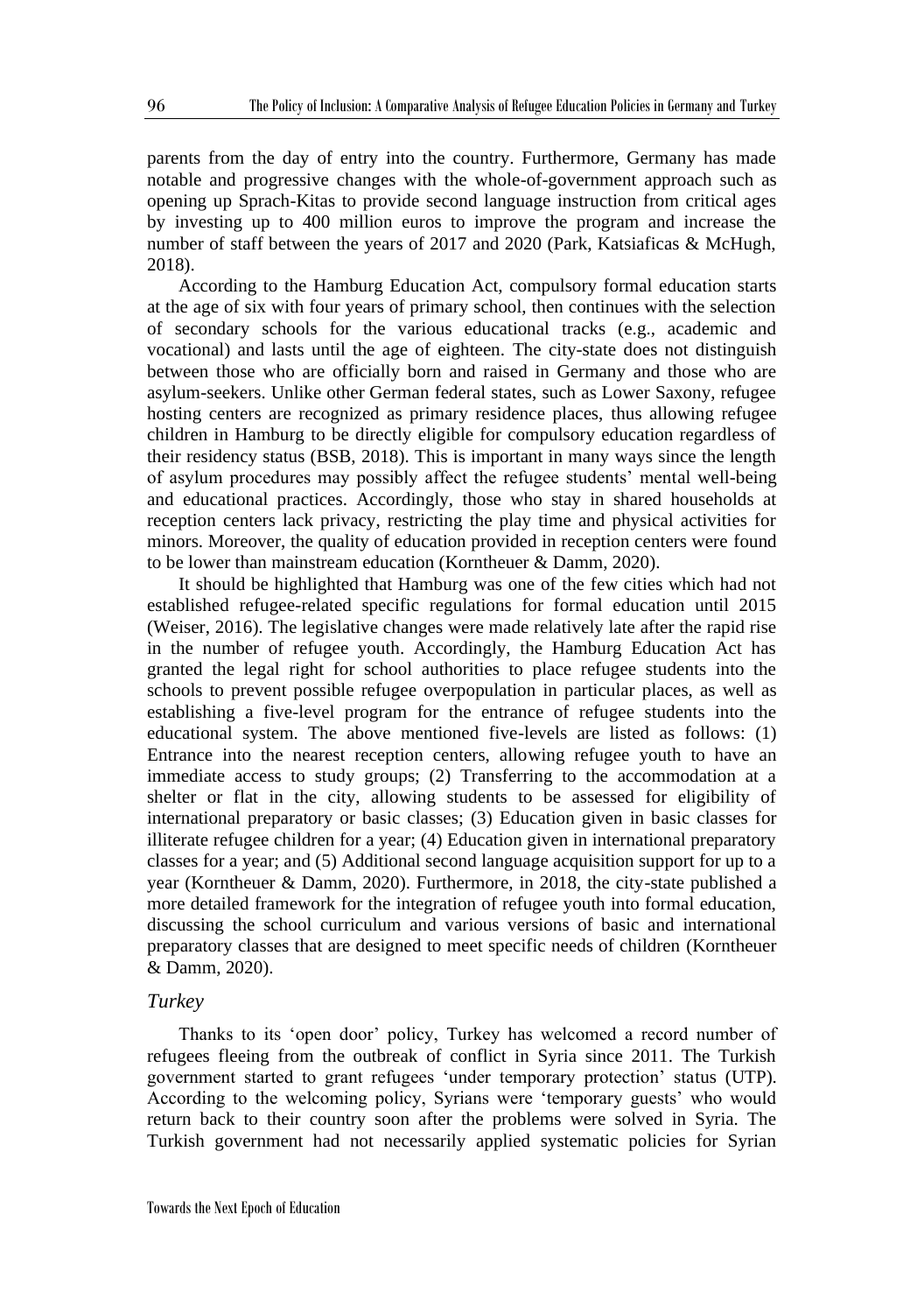refugee children to integrate into mainstream education, therefore, education was provided in refugee campsites at first. In 2013, the very first circular letters were issued by MoNE, which firstly focused on identifying existing and possible educational centers for refugee children residing out of campsites, then focused on the educational needs of Syrian children in the campsites, the teacher supply in the Arabic language, and the possible solutions for those who were invested in learning the Turkish language (MoNE, 2013a, 2013b). However, the increased refugee influx required further actions to ensure quality integration procedures. Accordingly, all children in Turkey are subject to compulsory education of twelve years, starting at age six (i.e., the age of starting primary school) until eighteen years old (i.e., the age of finishing high school). However, Syrian children's enrollment rates were rather low due to the legal obligations of the need to have a student residence permit to access education. It initiated MoNE to lift legal restrictions by granting the right to education for every refugee child UTP as of 2013. Additionally, with the support of the new framework published in 2014, the Turkish government secured and centralized the educational practices for refugee children in general (MoNE, 2014).

With the support of UNICEF, temporary education centers (TECs) opened in over twenty cities across Turkey, providing education for school-age refugees in and out of campsites. TECs adapted the national curriculum of education in Syria and provided education in Arabic. Meanwhile, the Turkish government allowed Syrians to migrate to urban places in Turkey, thus allowing them to enroll in Turkish public schools (TPSs). The transition from TECs to TPSs led to high levels of success in terms of school enrollment rates particularly between 2014 and 2018 (UNICEF, 2019). Despite the increase in enrollment rates, 40% of children UTP still had no access to education, therefore, the Turkish government began to apply its newly established policy of full integration to prevent the 'lost generation' of refugee children. It was, then, declared that TECs no longer accepted new students as of 2018, making inclusive education the priority of the government.

To ensure the integration of refugee children into to mainstream education, the MoNE implemented a European Union funded project, namely, PIKTES (Project on Promoting Integration of Syrian Kids into the Turkish Education System) across twenty-six cities in Turkey under the guidance of MoNE 2023 vision (Tuğrul, 2019). The main activities of PICTES included providing Turkish language courses, transportation and stationery support, training for school teachers and principals, catch-up and remedial courses, and increasing school attendance.

#### *Comparison of countries*

Although there have been some distinct differences between the two countries in terms of refugee educational policies, they both strive for the social inclusion of refugee youth into the host countries' educational systems. With projects supported by the governments and the EU, these countries have attempted to eliminate their common challenges (e.g., language support, teacher training, attendance rates, guidance and counseling incentives). In the present comparative analysis, we identified three main similarities between Turkey and the German city-state of Hamburg: (1) providing compulsory education for all children, (2) the delay in preparing and applying policy-based legislations for refugee education, and (3) the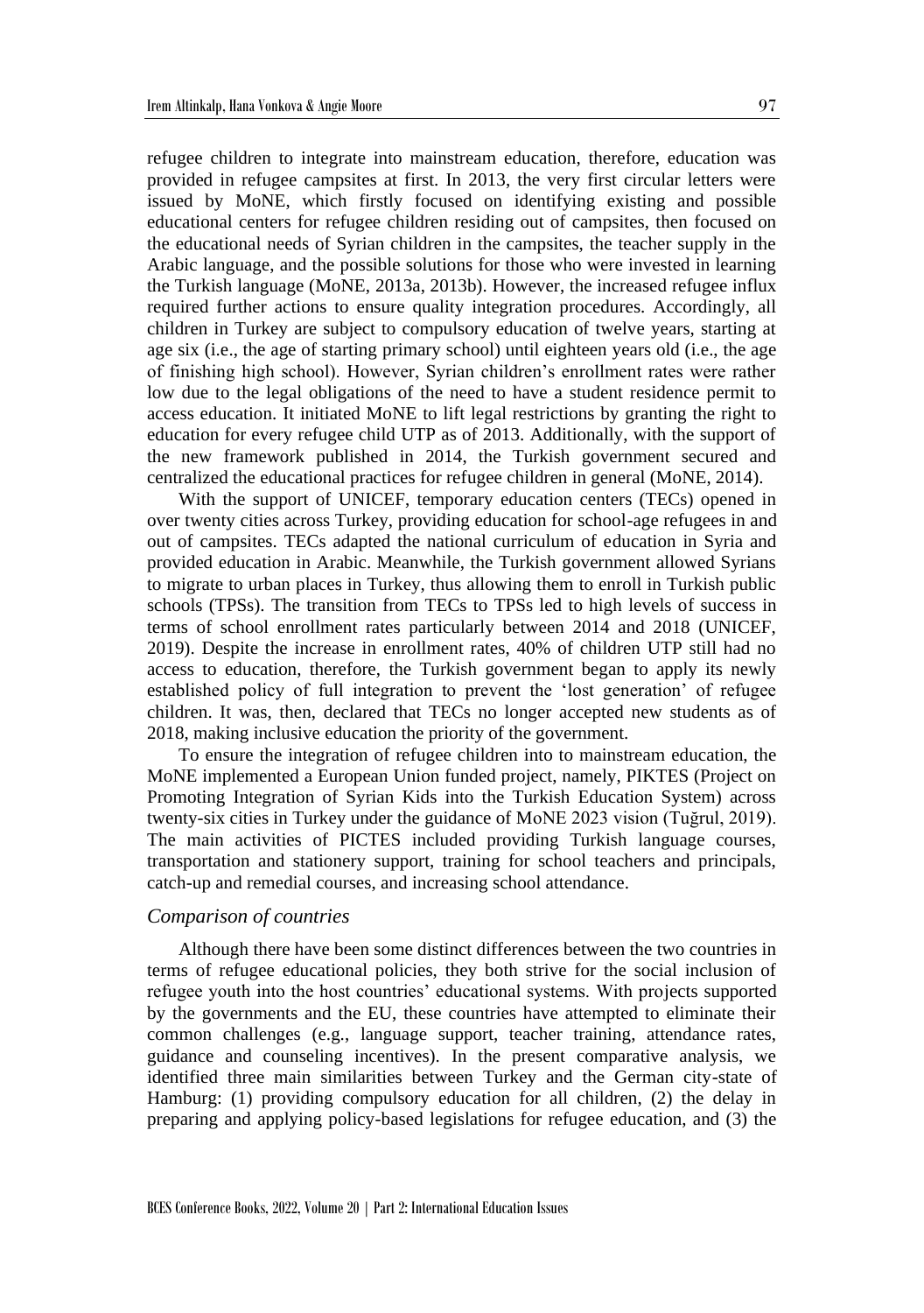main activities such as additional language support and teacher training for the purpose of social inclusion of refugee students.

Based upon the Hamburg Education Act, all children residing in Hamburg are required to attend compulsory education that lasts eleven years in total between the ages of six and eighteen. Similarly, as of 2013, the Turkish government gave the legal right to all refugee minors UTP to be subject to twelve years of compulsory free education as their Turkish counterparts.

Both Turkey and the German city-state of Hamburg, in particular, have experienced delays in preparing and applying policy-based inclusion of refugee students into the respective educational systems. Accordingly, since the beginning of 2015, Hamburg experienced a visible rise in the upcoming students in need of preparatory classes and counseling support. However, in 2012, the city had already published a framework for newly arrived students and their transition into formal education, thus they had not necessarily implemented new legislations up until 2017 and 2018 when the changes were highly needed at both federal and national level (Korntheuer & Damm, 2020). Similarly, Turkey did not take an immediate action to accelerate integration procedures at the beginning. The main reason being anticipation that the conflict in Syria would be short-lived and thus, it would be feasible to accept refugees temporarily in camps (Akyuz et al., 2018). However, by the end of 2013, the Turkish government started to make progress in refugee education with the help of the United Nations, and the official integration procedures began in 2016 with the newly established policies (Akyuz et al., 2018).

Despite the differences in level of income and development, both countries have had similar goals to achieve in reaching out to refugee students' educational needs. For instance, the additional language support for second language acquisition has been one of the pivotal foci to ease the adaptation procedures of minor students to new cultures, societies, and mainstream educations. Another focus was given on preparatory classes in Germany in which refugee minors were required to attend up to one year. In Turkey, TECs served as preparatory schools for smooth transition to mainstream education. As of 2017, first, fifth, and ninth grade minor refugees were subject to enter the Turkish educational system for the purpose of a full integration mission of the government. Guidance counseling services have been given for the direct transition procedures in addition to remedial and additional classes. Lastly, both hosting countries have greatly invested in teacher recruitment and training services to meet the high educational demands of minor asylum-seekers.

## **Conclusion**

The present study highlights how Germany and Turkey's vigorous initiatives in integrating the largest refugee minor inflows into the mainstream education systems have been remarkable. Accordingly, a number of thoughtful and policy-based approaches have been implemented in both countries to ensure equality in educational opportunities for underprivileged refugee minors. Despite the differences in the levels of income and development between the two countries, similar attempts, outcomes, and challenges have been identified in refugee education practices, thus showing the need for global and sustainable solutions for the educational needs of refugee minors.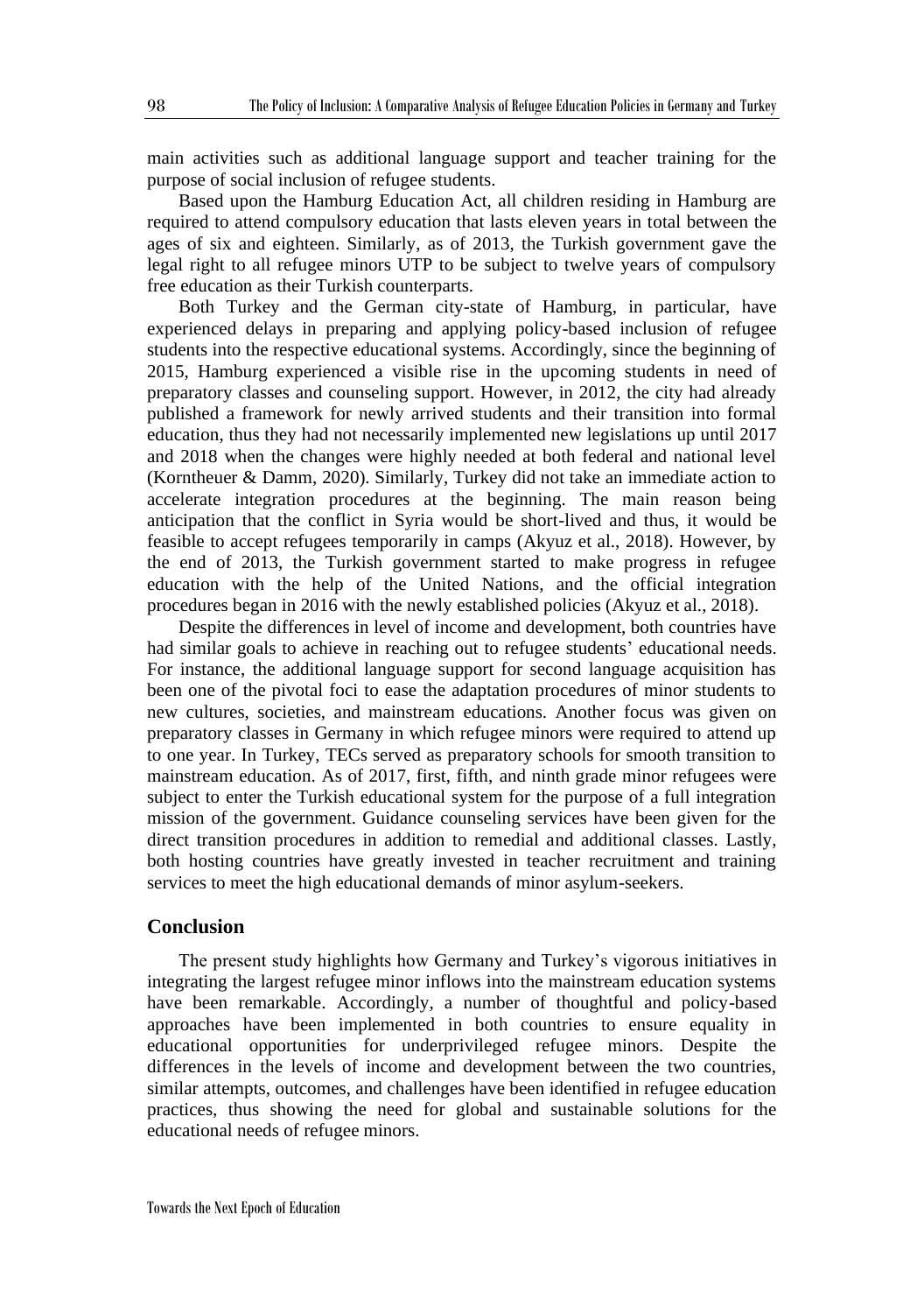Based on the findings, future research is recommended for a more comprehensive and detailed analysis, particularly among the five countries hosting the largest number of refugees: Turkey, Colombia, Uganda, Pakistan, and Germany respectively, each with differing levels of income and development. We also suggest that future research be required to focus on rigorous research methods such as longitudinal studies to measure the effectiveness of the currently applied policies and project-based activities.

We recommend that both countries enforce structural approaches to identify and analyze the attendance rates of refugee minors who are most likely to be exposed to child-labor, child-marriage, and mental health disorders. Furthermore, government and school-based refugee awareness activities should be provided for school staff, families, and local students to foster social inclusion and to prevent bullying and discrimination towards refugee students. Lastly, multiculturally inclusive school curriculums should be utilized to create a welcoming and healthy environment for all minority students.

## **References**

- Akyuz, A., Aksoy, D., Aysel, M. & Ertugrul, P. (2018): *Evolution of national policy in Turkey on integration of Syrian children into the national education system*. UNESCO. https://unesdoc.unesco.org/ark:/48223/pf0000266069 (Accessed 3 February 2022).
- Behörde für Schule und Berufsbildung (BSB) (2018): *Die schulische Integration neuzugewanderter Schülerinnen und Schüler: Rahmenvorgaben für die Vorbereitungsklassen an allgemeinbildenden Schulen* [*The school integration of newly immigrated pupils: Frameworks for the preparatory classes at general schools*]. https://www.hamburg.de/contentblob/3237252/373a25b7609f9134373c29900e30c342/da ta/ivk.pdf (Accessed 30 January 2022).
- Crul, M., Lelie, F., Biner, Ö., Bunar, N., Keskiner, E., Kokkali, I. & Shuayb, M. (2019): How the different policies and school systems affect the inclusion of Syrian refugee children in Sweden, Germany, Greece, Lebanon and Turkey. *Comparative Migration Studies*, 7*(*1), 1-20.
- Korntheuer, A. & Damm, A. C. (2020): What shapes the integration trajectory of refugee students? A comparative policy analysis in two German states. *Refuge: Canada's Journal on Refugees/Refuge*, 36(2), 31-44.
- Ministry of National Education (MoNE) (2013a): *Ülkemizde kamp dışında misafir edilen Suriye vatandaşlarına yönelik tedbirler* [*Measures taken for the hosted Syrians residing out of campsites*]. http://melikgazi.meb.gov.tr/meb\_iys\_dosyalar/2013\_05/03024558\_suriye.pdf (Accessed 29 January 2022).
- Ministry of National Education (MoNE) (2013b): *Ülkemizde geçici koruma altında bulunan Suriye vatandaşlarına yönelik eğitim Oöğretim hizmetleri genelgesi* [*Circular on educational services for Syrian citizens under temporary protection*]. http://fethiye.meb.gov.tr/meb\_iys\_dosyalar/2013\_10/02093016\_scannedimage24.pdf (Accessed 29 January 2022).
- Ministry of National Education (MoNE) (2014): *Yabancılara yönelik eğitim-öğretim hizmetleri* [*Educational services for foreigners*]. http://mevzuat.meb.gov.tr/dosyalar/1715.pdf (Accessed 29 January 2022).
- Park, M., Katsiaficas, C. & McHugh, M. (2018): *Responding to the ECEC needs of children of refugees and asylum seekers in Europe and North America.* Washington, DC: Migration Policy Institute (MPI). https://www.migrationpolicy.org/research/responding-